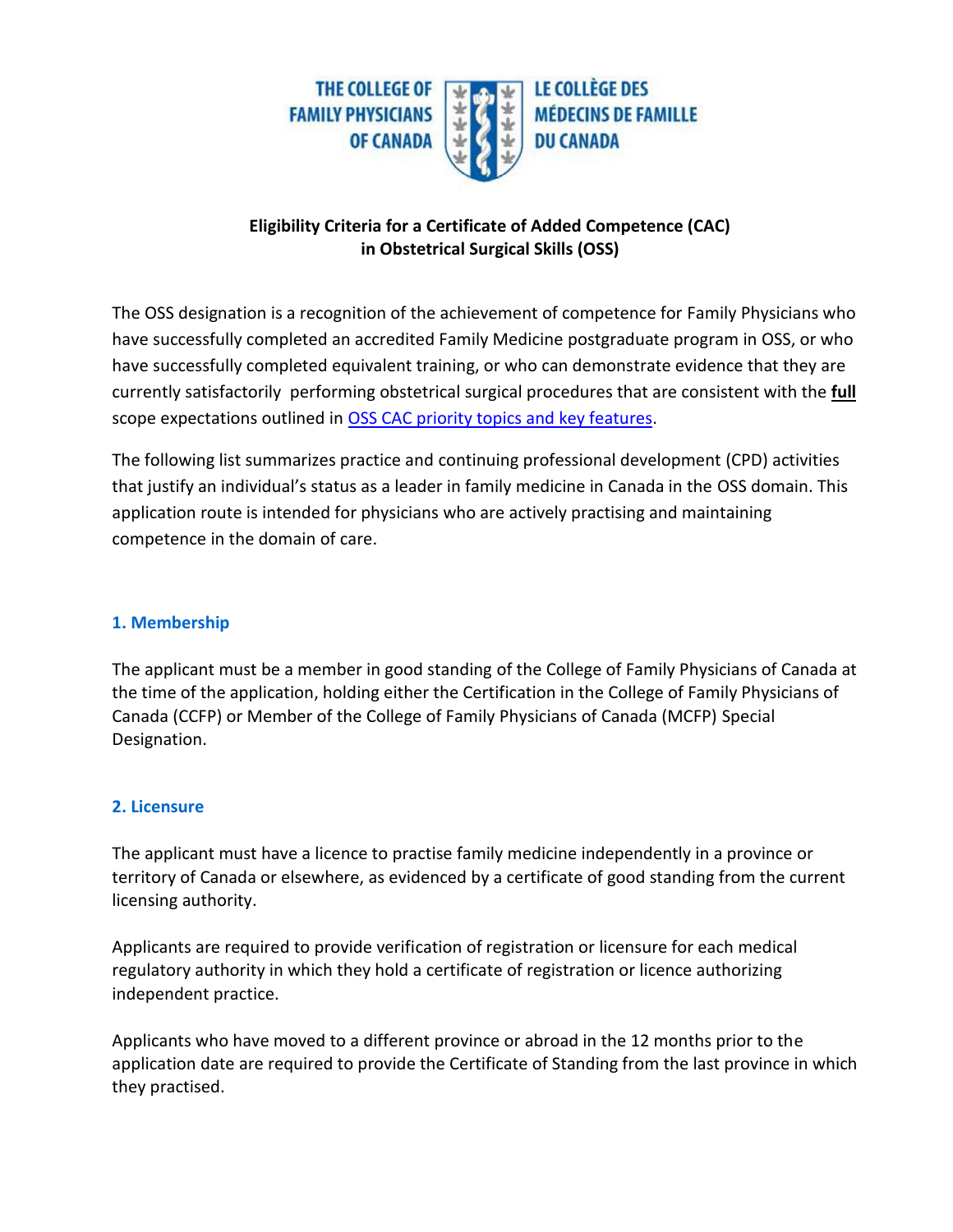# **3. Training**

Graduates of OSS programs as part of an overarching accredited enhanced skills program of **at least six months'** duration at a Canadian university are eligible to apply immediately after the successful completion of training.

Successful graduates of OSS (six-month) programs that are part of accredited enhanced skills programs at Canadian universities who completed their training in 2019 **should not apply** through this route. Their applications will be processed through the **residency training route** in September 2020.

For those who have acquired training outside of an accredited OSS program in Canada, it will be incumbent upon the applicant to provide evidence of relevant training that shows **assessed**  acquisition of the **full** scope of obstetrical surgical skills typically acquired through a Category 1 OSS program, as outlined in the [priority topics and key features document.](https://www.cfpc.ca/uploadedFiles/Education/OSS-Priority-Topics-Key-Features-EN-20190918.pdf) The peer review committee will make the final recommendation decision according to the offered evidence of achievement of competency and dedicated contribution within the CAC domain of care, provided in the application file. If you decide to apply and your application is not successful, please note that the application fee applied upon submission of the online application covers the cost of the review, and is, therefore, **non-refundable**.

#### **4. Maintenance of CPD**

Applicants must have maintained their CPD status with Mainpro+® activities or equivalent for at least **five years** for those applying based on years of relevant practice or **two years** for graduates of accredited OSS programs of less than 12 months' duration at Canadian universities.

### **5. Evidence of dedicated contributions to OSS in Canada, commensurate with years in practice**

Please include:

- Brief narratives describing:
	- o Current clinical practice in OSS (scope of practice)
	- $\circ$  CPD activities related to OSS as a participant and as a provider
	- $\circ$  Education, scholarship, and administrative activities
	- o Active involvement in national, provincial, or local obstetrical organizations
	- o Evidence of community involvement in OSS outside of your own practice
	- $\circ$  Evidence of your commitment to the [Four Principles of Family Medicine](http://www.cfpc.ca/Principles/)
	- $\circ$  Additional practice details and activities that justify why a CAC should be awarded